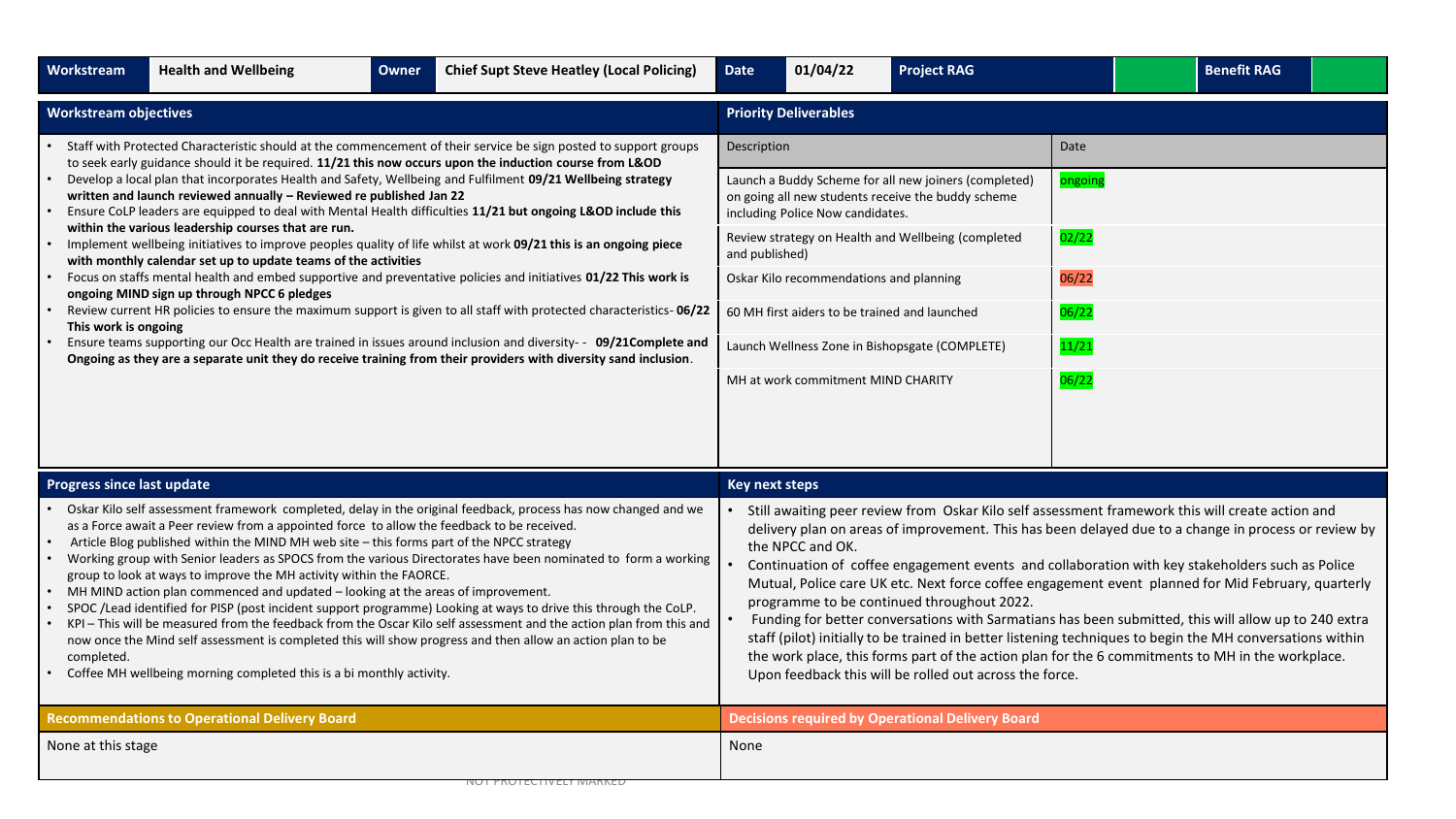| Workstream                           | <b>Retention and Exiting</b>                                                                                                                                                                                                                                                                                                                                                                                                                                                                                                                                                             | <b>Owner</b>                                                                                                                                                                                                                      | <b>T/DCS Bradford (ECD)</b> | <b>Date</b>                                                                     | 07/04/22 | <b>Project RAG</b> |  | <b>Benefit RAG</b> |  |  |  |  |
|--------------------------------------|------------------------------------------------------------------------------------------------------------------------------------------------------------------------------------------------------------------------------------------------------------------------------------------------------------------------------------------------------------------------------------------------------------------------------------------------------------------------------------------------------------------------------------------------------------------------------------------|-----------------------------------------------------------------------------------------------------------------------------------------------------------------------------------------------------------------------------------|-----------------------------|---------------------------------------------------------------------------------|----------|--------------------|--|--------------------|--|--|--|--|
| <b>Workstream objectives</b>         |                                                                                                                                                                                                                                                                                                                                                                                                                                                                                                                                                                                          |                                                                                                                                                                                                                                   |                             | <b>Priority Deliverables</b>                                                    |          |                    |  |                    |  |  |  |  |
| references in the wider plan.        | The workstream objectives have been re-ordered according to the chronology of the "leaving process" and aligned to the                                                                                                                                                                                                                                                                                                                                                                                                                                                                   |                                                                                                                                                                                                                                   |                             | Description                                                                     |          | Date               |  |                    |  |  |  |  |
| and exiting (#48)                    | Undertake a review of what roles within the organisation could most benefit from greater flexibility in staff entering<br>Ensure policies and procedures are in place to identify why staff with protected characteristics leave the service (#7)<br>Undertake a review of process for exit from service procedures (#44)                                                                                                                                                                                                                                                                | Agree a new process map for our exiting employee journey<br>Set retention and exiting KPIs for line managers and targets across our protected<br>characteristics                                                                  |                             | 01/06/22<br>01/08/22                                                            |          |                    |  |                    |  |  |  |  |
|                                      | Undertake a full review of retention/leaving data (#22)<br>Widely readvertise re-joining options (#47)<br>Utilise positive action principles to proactively contact Black and Minority officers and staff within two years of them<br>exiting the organisation to encourage them to return (#38)<br>Consider national policies to allow exit and re-entry into the organisation (#45)                                                                                                                                                                                                    |                                                                                                                                                                                                                                   |                             |                                                                                 |          |                    |  |                    |  |  |  |  |
|                                      | KPI objectives are required for the two stages $-$<br>Stage 1 is before the person has actually left the organisation<br>Stage 2 is after the person has left the organisation.                                                                                                                                                                                                                                                                                                                                                                                                          |                                                                                                                                                                                                                                   |                             |                                                                                 |          |                    |  |                    |  |  |  |  |
|                                      |                                                                                                                                                                                                                                                                                                                                                                                                                                                                                                                                                                                          |                                                                                                                                                                                                                                   |                             |                                                                                 |          |                    |  |                    |  |  |  |  |
| <b>Progress since last update</b>    |                                                                                                                                                                                                                                                                                                                                                                                                                                                                                                                                                                                          | <b>Key next steps</b>                                                                                                                                                                                                             |                             |                                                                                 |          |                    |  |                    |  |  |  |  |
| to the references in the wider plan. | High-level strategic ambitions and a plan-on-a-page have been created for this workstream.<br>The workstream objectives have been re-ordered according to the chronology of the "leaving process" and aligned                                                                                                                                                                                                                                                                                                                                                                            | Draft KPI's for stage 1 and stage 2 have been created and require workshopping to ensure appropriate consultation<br>has taken place.<br>• An HR SPOC has been identified to assist with data requirements from across the force. |                             |                                                                                 |          |                    |  |                    |  |  |  |  |
|                                      | Relative prioritisation given to #44 review of process and #7 policy in an attempt to drive improvement in the<br>subsequent areas. The process map of "as is" and "to be" have been created and we are undertaking a refresh plus<br>consultation with Networks to ensure they capture the changes needed.                                                                                                                                                                                                                                                                              | Research with "other" forces is underway to seek existing good practice.                                                                                                                                                          |                             |                                                                                 |          |                    |  |                    |  |  |  |  |
|                                      | A working group has been set up to progress the objectives and actions from the EDI Action Plan. The strand lead has<br>engaged with Human Resources, the Equality Manager and staff representatives, to understand the forces current<br>process, any gaps, benchmarking against other organisations and making the process accessible for all.                                                                                                                                                                                                                                         |                                                                                                                                                                                                                                   |                             | • An interim process for recontacting recent leavers (#38) is being considered. |          |                    |  |                    |  |  |  |  |
|                                      | The working group has had its first meeting and has established a few gaps in the process that can be resolved easily.<br>The working group has gained an understanding of why employees may not chose to complete the exit surveys and<br>remedies have been sought. Various different exit processes from different organisations have also been sourced for<br>comparison, which will be considered at the next meeting. An internal exit interview process is being considered to<br>help understand the culture within business units and how the equality data should be captured. |                                                                                                                                                                                                                                   |                             |                                                                                 |          |                    |  |                    |  |  |  |  |
|                                      | <b>Recommendations to Operational Delivery Board</b>                                                                                                                                                                                                                                                                                                                                                                                                                                                                                                                                     |                                                                                                                                                                                                                                   |                             | <b>Decisions required by Operational Delivery Board</b>                         |          |                    |  |                    |  |  |  |  |
| None at this stage                   |                                                                                                                                                                                                                                                                                                                                                                                                                                                                                                                                                                                          |                                                                                                                                                                                                                                   |                             | None                                                                            |          |                    |  |                    |  |  |  |  |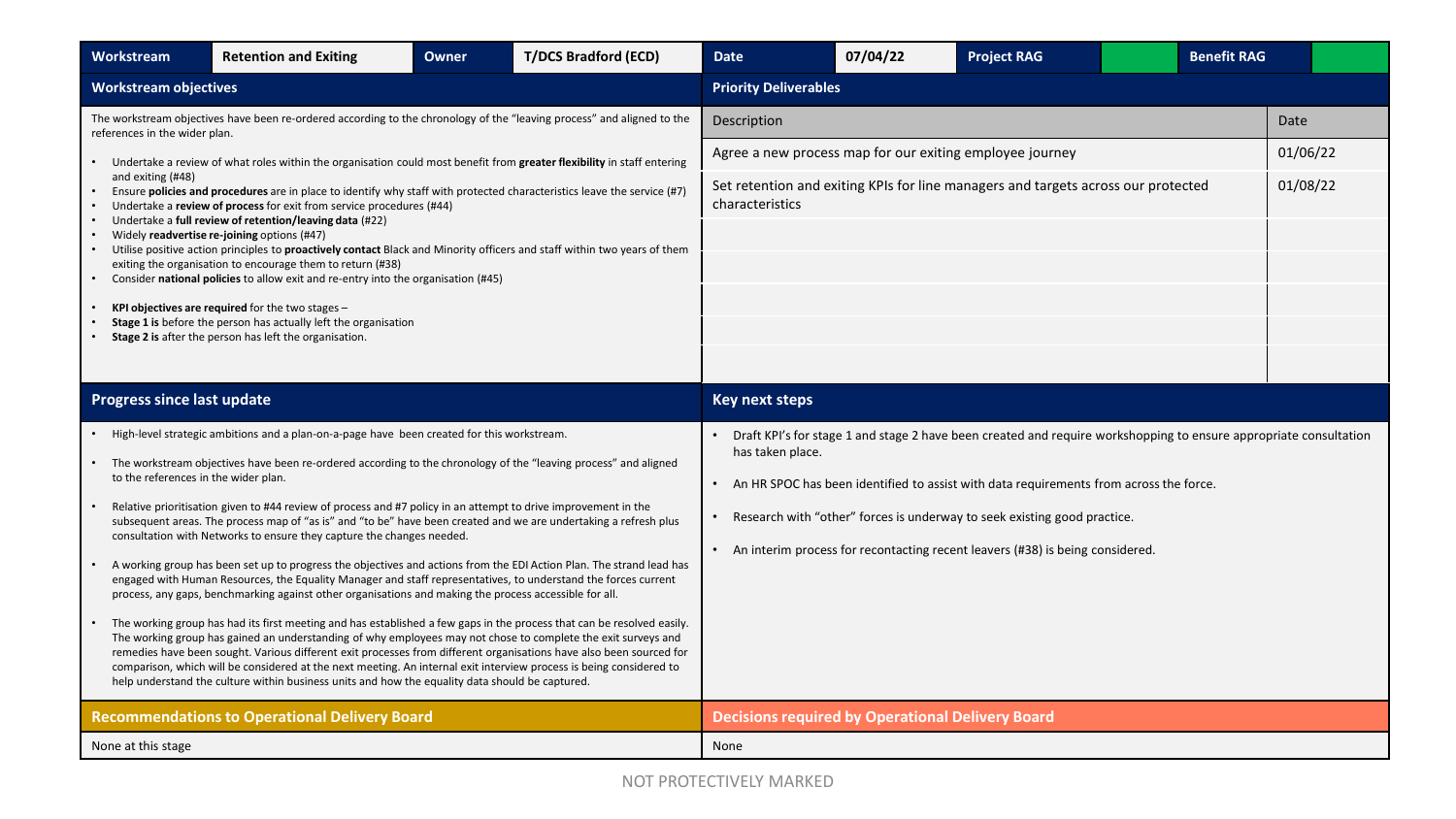| Workstream                        | Leadership & Culture                                                                                                                                                                                                                                                                                                                                                                                                                                                                                                                                                              | <b>Owner</b>                                                 | <b>DCS Oliver Shaw (AF/NFIB)</b> | <b>Date</b>                                                                                       | 05/04/22<br><b>Project RAG</b><br><b>Benefit RAG</b>                                               |                                                                                                                                                                                                                                                                                                         |       |                               |       |  |  |
|-----------------------------------|-----------------------------------------------------------------------------------------------------------------------------------------------------------------------------------------------------------------------------------------------------------------------------------------------------------------------------------------------------------------------------------------------------------------------------------------------------------------------------------------------------------------------------------------------------------------------------------|--------------------------------------------------------------|----------------------------------|---------------------------------------------------------------------------------------------------|----------------------------------------------------------------------------------------------------|---------------------------------------------------------------------------------------------------------------------------------------------------------------------------------------------------------------------------------------------------------------------------------------------------------|-------|-------------------------------|-------|--|--|
| <b>Workstream objectives</b>      |                                                                                                                                                                                                                                                                                                                                                                                                                                                                                                                                                                                   |                                                              |                                  | <b>Priority Deliverables</b>                                                                      |                                                                                                    |                                                                                                                                                                                                                                                                                                         |       |                               |       |  |  |
|                                   | • Leaders to ensure they create an inclusive culture within the organisation                                                                                                                                                                                                                                                                                                                                                                                                                                                                                                      |                                                              |                                  | Key Deliverable / Key Performance Indicator                                                       | <b>Target Date</b>                                                                                 |                                                                                                                                                                                                                                                                                                         |       |                               |       |  |  |
|                                   | Create a culture where people feel confident to share their protected characteristics<br>Encourage leaders to continuously improve their approach to inclusivity and ensure                                                                                                                                                                                                                                                                                                                                                                                                       | Launch mandatory Values, Standards and Ethics sessions       |                                  |                                                                                                   |                                                                                                    |                                                                                                                                                                                                                                                                                                         | Q3/22 |                               |       |  |  |
| learning is regular ang ongoing   |                                                                                                                                                                                                                                                                                                                                                                                                                                                                                                                                                                                   |                                                              |                                  | KPI: 100% of eligible staff have attended one of the mandatory inputs                             |                                                                                                    |                                                                                                                                                                                                                                                                                                         | 03/23 |                               |       |  |  |
|                                   | Develop a framework of champions and senior leaders to drive forward CoLP's E&I                                                                                                                                                                                                                                                                                                                                                                                                                                                                                                   | Develop an E&I secondment framework for leaders / volunteers |                                  |                                                                                                   |                                                                                                    |                                                                                                                                                                                                                                                                                                         | Q3 22 |                               |       |  |  |
|                                   | agenda and work with internal and external partners to promote activity<br>• Recognise and reward good work and bravery across E&I<br>Undertake annual workforce surveys                                                                                                                                                                                                                                                                                                                                                                                                          | (positive direction of travel)                               |                                  | KPI: Number of staff members engaged in external secondments / support to voluntary organisations |                                                                                                    |                                                                                                                                                                                                                                                                                                         | Q2 23 |                               |       |  |  |
|                                   | • Further develop consultation and feedback mechanisms that enable all staff to take part                                                                                                                                                                                                                                                                                                                                                                                                                                                                                         |                                                              |                                  |                                                                                                   | KPI: Annual Staff Survey - positive direction of travel for leadership & culture related responses |                                                                                                                                                                                                                                                                                                         |       | Q <sub>2</sub> 2 <sub>3</sub> |       |  |  |
|                                   | in broad organisational decision making<br>• Scope partnership and secondment opportunities outside the organisation to enhance                                                                                                                                                                                                                                                                                                                                                                                                                                                   |                                                              |                                  |                                                                                                   |                                                                                                    | Develop and launch a comms strategy with calendar of events (complete)                                                                                                                                                                                                                                  |       |                               | 01/22 |  |  |
| and build new skills in leaders   |                                                                                                                                                                                                                                                                                                                                                                                                                                                                                                                                                                                   | Complete a data bias review and recommendations              | 06/22                            |                                                                                                   |                                                                                                    |                                                                                                                                                                                                                                                                                                         |       |                               |       |  |  |
|                                   |                                                                                                                                                                                                                                                                                                                                                                                                                                                                                                                                                                                   |                                                              |                                  | Introduce an annual E&I award as part of future event                                             | 07/22                                                                                              |                                                                                                                                                                                                                                                                                                         |       |                               |       |  |  |
|                                   |                                                                                                                                                                                                                                                                                                                                                                                                                                                                                                                                                                                   |                                                              |                                  | Further develop Diversity Allies Scheme                                                           | Q3 2022                                                                                            |                                                                                                                                                                                                                                                                                                         |       |                               |       |  |  |
| <b>Progress since last update</b> |                                                                                                                                                                                                                                                                                                                                                                                                                                                                                                                                                                                   | <b>Key next steps</b>                                        |                                  |                                                                                                   |                                                                                                    |                                                                                                                                                                                                                                                                                                         |       |                               |       |  |  |
|                                   |                                                                                                                                                                                                                                                                                                                                                                                                                                                                                                                                                                                   |                                                              |                                  |                                                                                                   |                                                                                                    |                                                                                                                                                                                                                                                                                                         |       |                               |       |  |  |
| <b>Ethics Working Group</b>       | • CoLP has completed the production of an E&I promotional video<br>CoLP has held its first E&I conference (11/03/22), framed under the title Our People<br>• A framework for internal E&I staff awareness inputs has been developed with the Head of L&OD.<br>This is to be presented to the force's COT for approval and budgeting<br>On 14/03/22 the force's new ethics champion (Deputy Director, PSD) held CoLP's first Code of<br>The force's data bias working group has met further times to discuss pertinent topics and agree<br>the correct forum to take these forward |                                                              |                                  | and Belonging                                                                                     | secondments for leaders to develop skills<br>Finalise the plan for CoLP's annual E&I award         | Finalise the framework for CoLP's E&I staff inputs. These will be framed under the title Values, Ethics, Equity<br>Review CoLP's existing external secondment process and look at opportunities for both short and long term<br>Formalise data bias work within the existing force governance structure |       |                               |       |  |  |
|                                   | <b>Recommendations to Operational Delivery Board</b>                                                                                                                                                                                                                                                                                                                                                                                                                                                                                                                              |                                                              |                                  | <b>Decisions required by Operational Delivery Board</b>                                           |                                                                                                    |                                                                                                                                                                                                                                                                                                         |       |                               |       |  |  |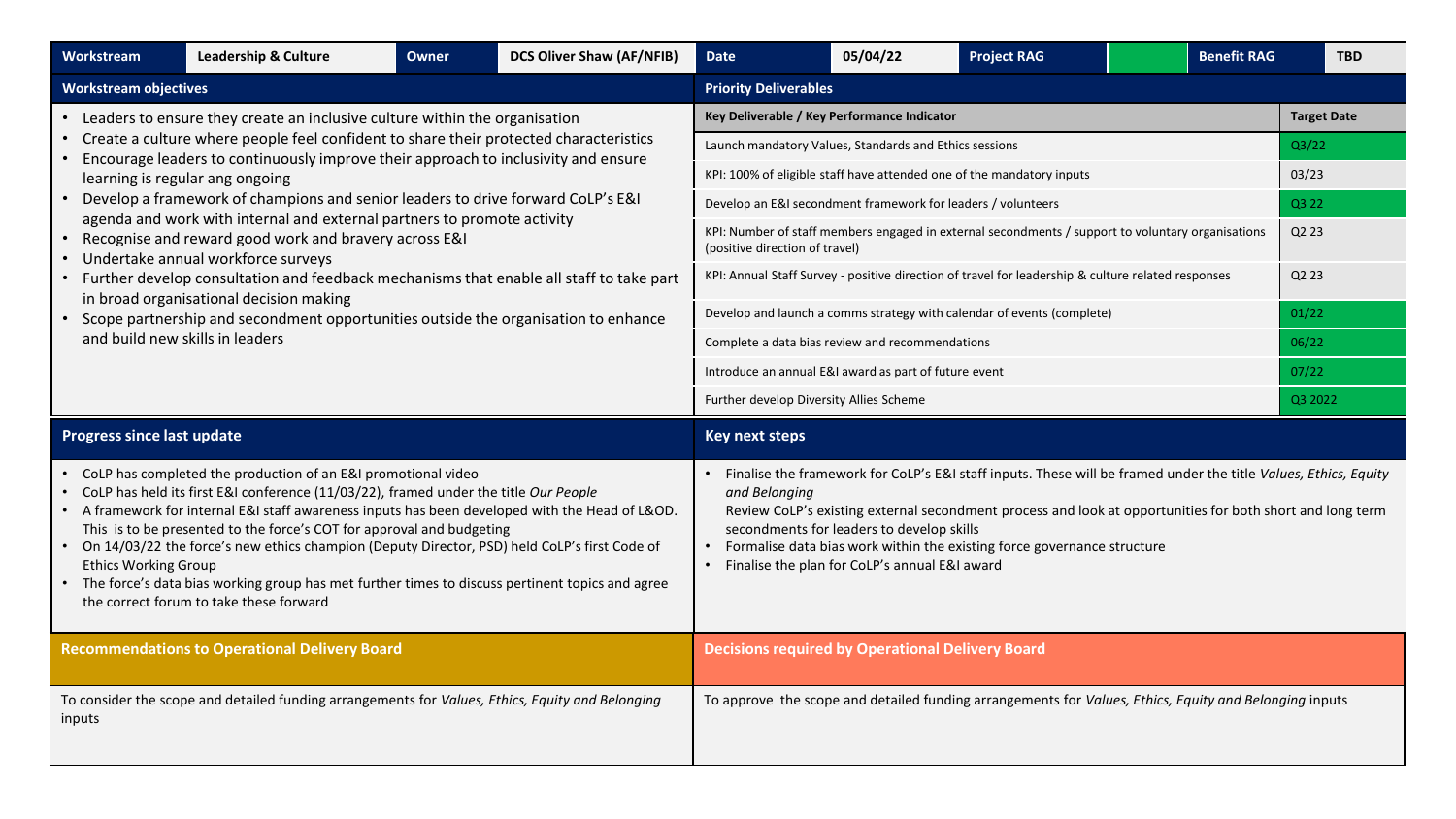| <b>Workstream</b>                                                                                                                                                                                                                                                                                                                                                                                                                                                                                                                                                                                                                                                                                                                                                                                                                                                                                                                                                                                                                                                                                                                                                                                                                                                                                                                                                                                                                                                                                                                                                                                                                                                                                                                                                                                                                                                                                                                                                                                                                                                                                                                                                                                                                                                                                                                                                                                                                                                                                                                                                                                                                                                                                                                                                                                                                                                                                                                                                                                                                                                                                                                                                                                                                                                                                                                                                                                                                                                                                                                                                                                                                                                                                                                                                                                                                                                                                                                                                                                                                                                                                                                                                                                 | <b>Community Engagement</b>                                                                                                             | Owner | Ch Supt Rob Atkin (Interim<br>HQ)                                                                      | <b>Date</b>                 | 11/4/22                                                                                                                                               | <b>Project RAG</b> |                                                                                                                                                                                                                                                                                                                                                                                                                                                                                                                                                                                                                                                                                                                                                                                                                                                                                                                                                                                                                                                                                                                                                                                                                                                                                                                                                                                                                                                                                                                                                    |         | <b>Benefit RAG</b> |                                                                                   |                                                                                       | <b>Key Performance Measures</b>                                                                                                                                                                                                                                                                                                                                                                                                                                                          |  |  |
|---------------------------------------------------------------------------------------------------------------------------------------------------------------------------------------------------------------------------------------------------------------------------------------------------------------------------------------------------------------------------------------------------------------------------------------------------------------------------------------------------------------------------------------------------------------------------------------------------------------------------------------------------------------------------------------------------------------------------------------------------------------------------------------------------------------------------------------------------------------------------------------------------------------------------------------------------------------------------------------------------------------------------------------------------------------------------------------------------------------------------------------------------------------------------------------------------------------------------------------------------------------------------------------------------------------------------------------------------------------------------------------------------------------------------------------------------------------------------------------------------------------------------------------------------------------------------------------------------------------------------------------------------------------------------------------------------------------------------------------------------------------------------------------------------------------------------------------------------------------------------------------------------------------------------------------------------------------------------------------------------------------------------------------------------------------------------------------------------------------------------------------------------------------------------------------------------------------------------------------------------------------------------------------------------------------------------------------------------------------------------------------------------------------------------------------------------------------------------------------------------------------------------------------------------------------------------------------------------------------------------------------------------------------------------------------------------------------------------------------------------------------------------------------------------------------------------------------------------------------------------------------------------------------------------------------------------------------------------------------------------------------------------------------------------------------------------------------------------------------------------------------------------------------------------------------------------------------------------------------------------------------------------------------------------------------------------------------------------------------------------------------------------------------------------------------------------------------------------------------------------------------------------------------------------------------------------------------------------------------------------------------------------------------------------------------------------------------------------------------------------------------------------------------------------------------------------------------------------------------------------------------------------------------------------------------------------------------------------------------------------------------------------------------------------------------------------------------------------------------------------------------------------------------------------------------------------|-----------------------------------------------------------------------------------------------------------------------------------------|-------|--------------------------------------------------------------------------------------------------------|-----------------------------|-------------------------------------------------------------------------------------------------------------------------------------------------------|--------------------|----------------------------------------------------------------------------------------------------------------------------------------------------------------------------------------------------------------------------------------------------------------------------------------------------------------------------------------------------------------------------------------------------------------------------------------------------------------------------------------------------------------------------------------------------------------------------------------------------------------------------------------------------------------------------------------------------------------------------------------------------------------------------------------------------------------------------------------------------------------------------------------------------------------------------------------------------------------------------------------------------------------------------------------------------------------------------------------------------------------------------------------------------------------------------------------------------------------------------------------------------------------------------------------------------------------------------------------------------------------------------------------------------------------------------------------------------------------------------------------------------------------------------------------------------|---------|--------------------|-----------------------------------------------------------------------------------|---------------------------------------------------------------------------------------|------------------------------------------------------------------------------------------------------------------------------------------------------------------------------------------------------------------------------------------------------------------------------------------------------------------------------------------------------------------------------------------------------------------------------------------------------------------------------------------|--|--|
| <b>Workstream objectives</b>                                                                                                                                                                                                                                                                                                                                                                                                                                                                                                                                                                                                                                                                                                                                                                                                                                                                                                                                                                                                                                                                                                                                                                                                                                                                                                                                                                                                                                                                                                                                                                                                                                                                                                                                                                                                                                                                                                                                                                                                                                                                                                                                                                                                                                                                                                                                                                                                                                                                                                                                                                                                                                                                                                                                                                                                                                                                                                                                                                                                                                                                                                                                                                                                                                                                                                                                                                                                                                                                                                                                                                                                                                                                                                                                                                                                                                                                                                                                                                                                                                                                                                                                                                      |                                                                                                                                         |       |                                                                                                        |                             | <b>Priority Deliverables</b>                                                                                                                          |                    |                                                                                                                                                                                                                                                                                                                                                                                                                                                                                                                                                                                                                                                                                                                                                                                                                                                                                                                                                                                                                                                                                                                                                                                                                                                                                                                                                                                                                                                                                                                                                    |         |                    |                                                                                   |                                                                                       | <b>Police Community Encounters - Use of</b><br><b>Powers</b>                                                                                                                                                                                                                                                                                                                                                                                                                             |  |  |
|                                                                                                                                                                                                                                                                                                                                                                                                                                                                                                                                                                                                                                                                                                                                                                                                                                                                                                                                                                                                                                                                                                                                                                                                                                                                                                                                                                                                                                                                                                                                                                                                                                                                                                                                                                                                                                                                                                                                                                                                                                                                                                                                                                                                                                                                                                                                                                                                                                                                                                                                                                                                                                                                                                                                                                                                                                                                                                                                                                                                                                                                                                                                                                                                                                                                                                                                                                                                                                                                                                                                                                                                                                                                                                                                                                                                                                                                                                                                                                                                                                                                                                                                                                                                   | Establish a Silver Group to lead on community engagement E&I activity including outreach and                                            |       |                                                                                                        | Description                 |                                                                                                                                                       |                    |                                                                                                                                                                                                                                                                                                                                                                                                                                                                                                                                                                                                                                                                                                                                                                                                                                                                                                                                                                                                                                                                                                                                                                                                                                                                                                                                                                                                                                                                                                                                                    |         | Date               |                                                                                   | 1. Dip sampling of key police community<br>encounters (stop and search / use of       |                                                                                                                                                                                                                                                                                                                                                                                                                                                                                          |  |  |
| attraction for recruitment<br>Host community based outreach sessions for engagement and recruitment<br>Establish longer term engagement with schools and colleges in order to attract and nurture future talent<br>and introduce young people to policing<br>Work with local strategic partners to develop a shared data set that will allow for a better                                                                                                                                                                                                                                                                                                                                                                                                                                                                                                                                                                                                                                                                                                                                                                                                                                                                                                                                                                                                                                                                                                                                                                                                                                                                                                                                                                                                                                                                                                                                                                                                                                                                                                                                                                                                                                                                                                                                                                                                                                                                                                                                                                                                                                                                                                                                                                                                                                                                                                                                                                                                                                                                                                                                                                                                                                                                                                                                                                                                                                                                                                                                                                                                                                                                                                                                                                                                                                                                                                                                                                                                                                                                                                                                                                                                                                         |                                                                                                                                         |       |                                                                                                        |                             | Commence recruitment outreach plan                                                                                                                    |                    |                                                                                                                                                                                                                                                                                                                                                                                                                                                                                                                                                                                                                                                                                                                                                                                                                                                                                                                                                                                                                                                                                                                                                                                                                                                                                                                                                                                                                                                                                                                                                    |         |                    | In progress                                                                       | force / Road Traffic stops/ Firearms stops<br>- internal senior officer dip sampling: |                                                                                                                                                                                                                                                                                                                                                                                                                                                                                          |  |  |
|                                                                                                                                                                                                                                                                                                                                                                                                                                                                                                                                                                                                                                                                                                                                                                                                                                                                                                                                                                                                                                                                                                                                                                                                                                                                                                                                                                                                                                                                                                                                                                                                                                                                                                                                                                                                                                                                                                                                                                                                                                                                                                                                                                                                                                                                                                                                                                                                                                                                                                                                                                                                                                                                                                                                                                                                                                                                                                                                                                                                                                                                                                                                                                                                                                                                                                                                                                                                                                                                                                                                                                                                                                                                                                                                                                                                                                                                                                                                                                                                                                                                                                                                                                                                   |                                                                                                                                         |       |                                                                                                        |                             | Map city communities / key individuals, calendar of engagement events                                                                                 |                    |                                                                                                                                                                                                                                                                                                                                                                                                                                                                                                                                                                                                                                                                                                                                                                                                                                                                                                                                                                                                                                                                                                                                                                                                                                                                                                                                                                                                                                                                                                                                                    |         |                    |                                                                                   | Completed                                                                             | Number sampled past month<br>i.<br>ii.<br>Number identified with learning                                                                                                                                                                                                                                                                                                                                                                                                                |  |  |
|                                                                                                                                                                                                                                                                                                                                                                                                                                                                                                                                                                                                                                                                                                                                                                                                                                                                                                                                                                                                                                                                                                                                                                                                                                                                                                                                                                                                                                                                                                                                                                                                                                                                                                                                                                                                                                                                                                                                                                                                                                                                                                                                                                                                                                                                                                                                                                                                                                                                                                                                                                                                                                                                                                                                                                                                                                                                                                                                                                                                                                                                                                                                                                                                                                                                                                                                                                                                                                                                                                                                                                                                                                                                                                                                                                                                                                                                                                                                                                                                                                                                                                                                                                                                   | understanding of the communities we serve                                                                                               |       | Utilise data sets to better inform and identify areas of disproportionality and the negative impact on |                             | Launch inaugural 12 week schools project across the city                                                                                              |                    |                                                                                                                                                                                                                                                                                                                                                                                                                                                                                                                                                                                                                                                                                                                                                                                                                                                                                                                                                                                                                                                                                                                                                                                                                                                                                                                                                                                                                                                                                                                                                    |         |                    |                                                                                   | Completed                                                                             | Number identified as best practice<br>iii.                                                                                                                                                                                                                                                                                                                                                                                                                                               |  |  |
| local communities                                                                                                                                                                                                                                                                                                                                                                                                                                                                                                                                                                                                                                                                                                                                                                                                                                                                                                                                                                                                                                                                                                                                                                                                                                                                                                                                                                                                                                                                                                                                                                                                                                                                                                                                                                                                                                                                                                                                                                                                                                                                                                                                                                                                                                                                                                                                                                                                                                                                                                                                                                                                                                                                                                                                                                                                                                                                                                                                                                                                                                                                                                                                                                                                                                                                                                                                                                                                                                                                                                                                                                                                                                                                                                                                                                                                                                                                                                                                                                                                                                                                                                                                                                                 | Engage in a calendar of events with the local community to promote good relations                                                       |       |                                                                                                        |                             | Set proposed key performance indicators for activity                                                                                                  |                    |                                                                                                                                                                                                                                                                                                                                                                                                                                                                                                                                                                                                                                                                                                                                                                                                                                                                                                                                                                                                                                                                                                                                                                                                                                                                                                                                                                                                                                                                                                                                                    |         |                    |                                                                                   | Completed                                                                             | 2. IASG feedback on key police<br>encounters stop and search / use of force                                                                                                                                                                                                                                                                                                                                                                                                              |  |  |
|                                                                                                                                                                                                                                                                                                                                                                                                                                                                                                                                                                                                                                                                                                                                                                                                                                                                                                                                                                                                                                                                                                                                                                                                                                                                                                                                                                                                                                                                                                                                                                                                                                                                                                                                                                                                                                                                                                                                                                                                                                                                                                                                                                                                                                                                                                                                                                                                                                                                                                                                                                                                                                                                                                                                                                                                                                                                                                                                                                                                                                                                                                                                                                                                                                                                                                                                                                                                                                                                                                                                                                                                                                                                                                                                                                                                                                                                                                                                                                                                                                                                                                                                                                                                   |                                                                                                                                         |       | Identify and engage with diverse communities to address possible adverse perceptions of the police     |                             | Launch community based cluster panels                                                                                                                 |                    |                                                                                                                                                                                                                                                                                                                                                                                                                                                                                                                                                                                                                                                                                                                                                                                                                                                                                                                                                                                                                                                                                                                                                                                                                                                                                                                                                                                                                                                                                                                                                    |         |                    |                                                                                   | Completed                                                                             | / Road Traffic stops / firearms stops.<br>Number sampled / observed past<br>i.                                                                                                                                                                                                                                                                                                                                                                                                           |  |  |
|                                                                                                                                                                                                                                                                                                                                                                                                                                                                                                                                                                                                                                                                                                                                                                                                                                                                                                                                                                                                                                                                                                                                                                                                                                                                                                                                                                                                                                                                                                                                                                                                                                                                                                                                                                                                                                                                                                                                                                                                                                                                                                                                                                                                                                                                                                                                                                                                                                                                                                                                                                                                                                                                                                                                                                                                                                                                                                                                                                                                                                                                                                                                                                                                                                                                                                                                                                                                                                                                                                                                                                                                                                                                                                                                                                                                                                                                                                                                                                                                                                                                                                                                                                                                   | service so that satisfactions levels improve across all communities                                                                     |       | Undertake meaningful involvement and consultation with local communities to review such tools as       | Pilot LGBT+ advisor network |                                                                                                                                                       |                    |                                                                                                                                                                                                                                                                                                                                                                                                                                                                                                                                                                                                                                                                                                                                                                                                                                                                                                                                                                                                                                                                                                                                                                                                                                                                                                                                                                                                                                                                                                                                                    |         |                    |                                                                                   | Completed                                                                             | month                                                                                                                                                                                                                                                                                                                                                                                                                                                                                    |  |  |
|                                                                                                                                                                                                                                                                                                                                                                                                                                                                                                                                                                                                                                                                                                                                                                                                                                                                                                                                                                                                                                                                                                                                                                                                                                                                                                                                                                                                                                                                                                                                                                                                                                                                                                                                                                                                                                                                                                                                                                                                                                                                                                                                                                                                                                                                                                                                                                                                                                                                                                                                                                                                                                                                                                                                                                                                                                                                                                                                                                                                                                                                                                                                                                                                                                                                                                                                                                                                                                                                                                                                                                                                                                                                                                                                                                                                                                                                                                                                                                                                                                                                                                                                                                                                   | Stop and Search and Use of Force<br>Evolve our force to be culturally competent to deliver legitimate and meaningful community policing |       | Involve community in scrutiny of S/S, UoF wider police training                                        |                             |                                                                                                                                                       |                    |                                                                                                                                                                                                                                                                                                                                                                                                                                                                                                                                                                                                                                                                                                                                                                                                                                                                                                                                                                                                                                                                                                                                                                                                                                                                                                                                                                                                                                                                                                                                                    | Ongoing |                    | Number identified with learning<br>ii.<br>iii. Number identified as best practice |                                                                                       |                                                                                                                                                                                                                                                                                                                                                                                                                                                                                          |  |  |
|                                                                                                                                                                                                                                                                                                                                                                                                                                                                                                                                                                                                                                                                                                                                                                                                                                                                                                                                                                                                                                                                                                                                                                                                                                                                                                                                                                                                                                                                                                                                                                                                                                                                                                                                                                                                                                                                                                                                                                                                                                                                                                                                                                                                                                                                                                                                                                                                                                                                                                                                                                                                                                                                                                                                                                                                                                                                                                                                                                                                                                                                                                                                                                                                                                                                                                                                                                                                                                                                                                                                                                                                                                                                                                                                                                                                                                                                                                                                                                                                                                                                                                                                                                                                   |                                                                                                                                         |       |                                                                                                        |                             |                                                                                                                                                       | Key next steps     |                                                                                                                                                                                                                                                                                                                                                                                                                                                                                                                                                                                                                                                                                                                                                                                                                                                                                                                                                                                                                                                                                                                                                                                                                                                                                                                                                                                                                                                                                                                                                    |         |                    |                                                                                   |                                                                                       | measures                                                                                                                                                                                                                                                                                                                                                                                                                                                                                 |  |  |
| Progress since last update<br>The CoLP, CoLC and AWS Schools project has concluded, and considered a success (43 students across 5 schools) (further projects likely to follow). Workshops<br>introduced young people to the different types of digital careers available to them across policing and local government. The CoLP workshop was delivered online,<br>and students given advice on how to obtain support, and report cyber bullying concerns to the police. Further, students were told about the different routes into<br>policing, with some later expressing an interest to join at the end of the programme.<br>Project Outreach - Outreach events have targeted high footfall, diverse areas both inside and [mainly] outside of the City. This has led to a significant increase in<br>applications (over 500), with many having completed their day-2 recruitment assessments already. There has also been a focus towards Universities (those offering<br>degrees in Policing and Criminology) - these were a mixture of in-person events and online sessions. We have received excellent feedback from candidates &<br>community alike. Finally, there is sustained efforts at networking events and religious institutions to improve the diversity of applicants and this will continue for at<br>least the next 6 to 12 months with a dedicated team in place.<br>DWOs continue to engage regularly with Afghan refugees being accommodated in the City. Considerable multi-agency and partnership working is still taking place,<br>with CoLP providing support during the ongoing programme of 'Orientation Sessions,' that aim to provide assistance with adapting to life in the UK. Almost 250<br>presents were delivered to all children at Christmas 2021, following a collection organised by CoLP (and included donations from the City of London School for Girls<br>and the Barbican/Golden Lane Community Group). The remaining presents left over will be provided to the Welcome Store for Ramadan gifts. Weekend sports<br>activities were also arranged by TFG with support from Sector Policing for children over a period of weeks. This work will be expanded should Ukrainian refugees be<br>housed in the City area.<br>Following their launch last year, the next set of Sector Cluster Panels are scheduled to take place April/May. The first round were well attended by both business and<br>residential communities, including Elected Members, and highlighted a number of themes that local policing will seek to address in the form of promises. These will<br>be reported on at future meetings and on our website.<br>Plans are underway to develop a new Night Time Economy Plan building on successes from recent operations particularly at Christmas with the overall intention, to<br>reduce the level of crime and disorder in the area and provide a safer environment for residents and genuine visitors, who come to enjoy the Night-time<br>Economy. The plan will consider how best we proactively engage with City stakeholders, and take every opportunity to communicate and build a good rapport with<br>the public with public protection and safeguarding at the core (linked to our Violence Against Women & Girls Safer Places action plan).<br>Plans are progressing to introduce a Youth Independent Advisory Group (YIAG), which will be administered by the Partnership and Prevention Hub (P&P Hub). The<br>YIAG will consist of a cohort of members between 13-19 YOA who live, work or whom are educated within the City of London. The purpose of the YIAG will be as a<br>conduit between CoLP and Young People for views, opinions, lived experiences and scrutinise on matters affecting policing/National priority areas (i.e. Stop and<br>Search, Use of Force).<br>The Strategic Research & Analysis Unit have produced a CoLP Community Profile -pulling together data from various sources to provide a picture of the various<br>groups within the City of London and map its diverse communities. This profile will be continually updated. Further, the Operational Planning Team have produced a |                                                                                                                                         |       |                                                                                                        |                             | These updates should be read in conjunction with the PAB community Update paper which has more business as usual tactical delivery contained therein. |                    | Refresh mapping of communities (via Strategic Research & Analysis) using<br>latest available datasets (e.g. Census data - 2022) to accurately reflect the<br>current picture within the City.<br>Operation Rocotto 3 will take place in May 2022. This follows two<br>previously successful high visibility engagement days in collaboration with<br>the City Security Council. Again, this will see both Police and Security<br>working in partnership to deliver reassurance and targeted engagement<br>activities across the City.<br><b>Project Outreach</b> in support of the wider Operation Uplift programme will<br>continue to conduct targeted recruitment engagement utilising dedicated<br>resources under the direction of a newly appointed senior leader at Chief<br>Inspector level.<br>Comprehensive review of AWS project, evaluating feedback from<br>participating students and lessons learnt from the wider CoLP / CoL / AWS<br>project delivery team with a view to re running and expanding programme<br>across a greater number of schools within London.<br>Work will continue to grow the Police Cadet Unit within the force including<br>increasing events and visibility across the City. Cadet numbers are<br>currently 29 cadets, 12 male and 17 female, with 48% from black, minority<br>heritage.<br>Planning continues for a community open day in the Summer<br>Develop further the work and process of the IASG in respect of community<br>monitoring of stop and search / use of force within the force area. |         |                    |                                                                                   |                                                                                       | Community confidence / victim surveying<br>1. Confident & satisfied with City of<br><b>London Police Actions</b><br>2. Reducing the Black & Minority and<br>Gender satisfaction gap in survey data<br>Number of community events attended<br>1. Number of community events<br>attended over the last month<br>2. Outreach recruitment events<br>expression of interest by ethnicity &<br>gender<br>NB April update - these metrics are being<br>currently developed for future reporting |  |  |
|                                                                                                                                                                                                                                                                                                                                                                                                                                                                                                                                                                                                                                                                                                                                                                                                                                                                                                                                                                                                                                                                                                                                                                                                                                                                                                                                                                                                                                                                                                                                                                                                                                                                                                                                                                                                                                                                                                                                                                                                                                                                                                                                                                                                                                                                                                                                                                                                                                                                                                                                                                                                                                                                                                                                                                                                                                                                                                                                                                                                                                                                                                                                                                                                                                                                                                                                                                                                                                                                                                                                                                                                                                                                                                                                                                                                                                                                                                                                                                                                                                                                                                                                                                                                   | <b>Recommendations to Operational Delivery Board</b>                                                                                    |       |                                                                                                        |                             |                                                                                                                                                       |                    | <b>Decisions required by Operational Delivery Board</b>                                                                                                                                                                                                                                                                                                                                                                                                                                                                                                                                                                                                                                                                                                                                                                                                                                                                                                                                                                                                                                                                                                                                                                                                                                                                                                                                                                                                                                                                                            |         |                    |                                                                                   |                                                                                       |                                                                                                                                                                                                                                                                                                                                                                                                                                                                                          |  |  |
| None at this stage                                                                                                                                                                                                                                                                                                                                                                                                                                                                                                                                                                                                                                                                                                                                                                                                                                                                                                                                                                                                                                                                                                                                                                                                                                                                                                                                                                                                                                                                                                                                                                                                                                                                                                                                                                                                                                                                                                                                                                                                                                                                                                                                                                                                                                                                                                                                                                                                                                                                                                                                                                                                                                                                                                                                                                                                                                                                                                                                                                                                                                                                                                                                                                                                                                                                                                                                                                                                                                                                                                                                                                                                                                                                                                                                                                                                                                                                                                                                                                                                                                                                                                                                                                                |                                                                                                                                         |       |                                                                                                        |                             | None                                                                                                                                                  |                    |                                                                                                                                                                                                                                                                                                                                                                                                                                                                                                                                                                                                                                                                                                                                                                                                                                                                                                                                                                                                                                                                                                                                                                                                                                                                                                                                                                                                                                                                                                                                                    |         |                    |                                                                                   |                                                                                       |                                                                                                                                                                                                                                                                                                                                                                                                                                                                                          |  |  |